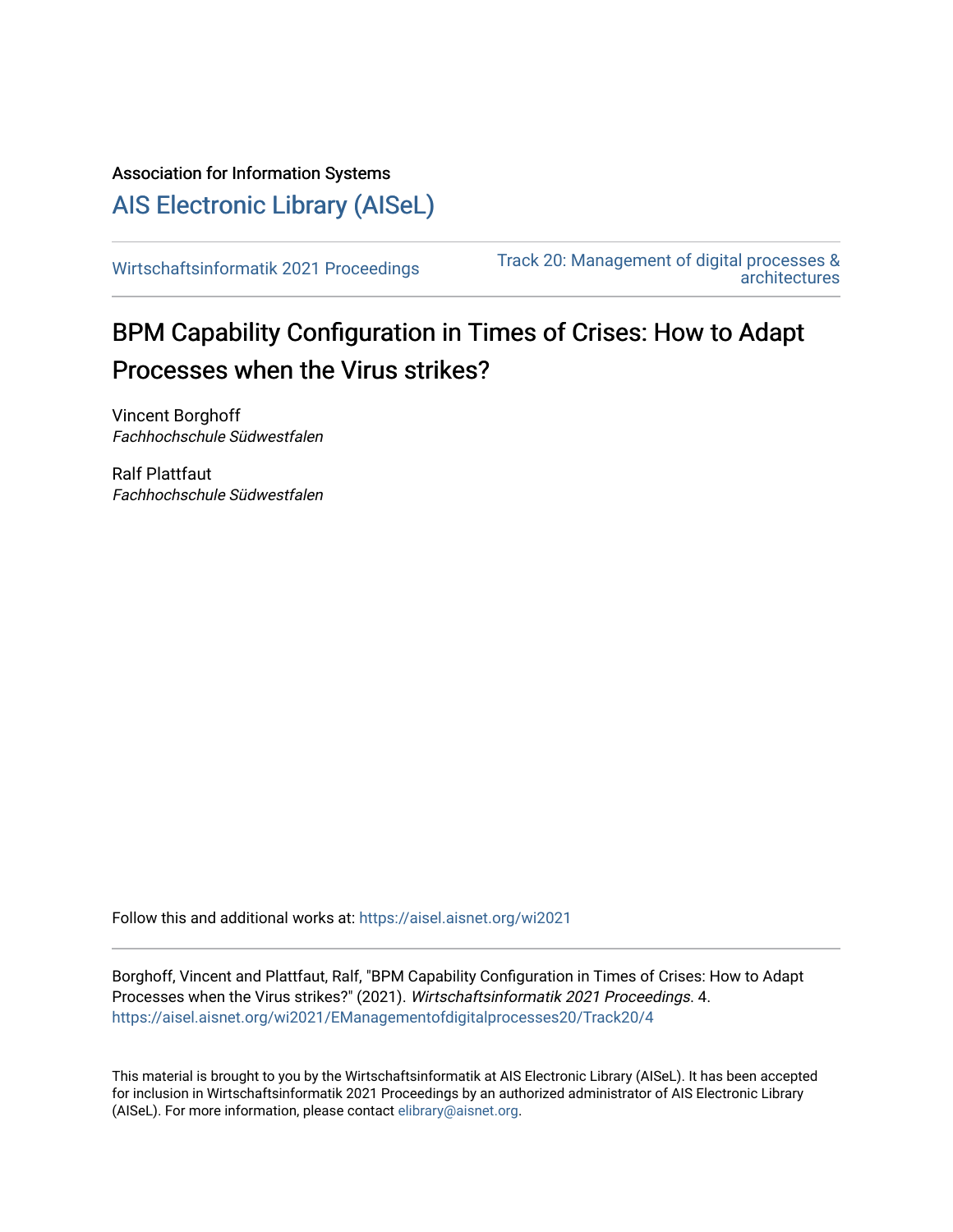## **BPM Capability Configuration in Times of Crises: How to Adapt Processes when the Virus strikes?**

Vincent Borghoff<sup>1</sup>, Ralf Plattfaut<sup>1</sup>

<sup>1</sup> South Westphalia University of Applied Sciences, Process Innovation & Automation Lab, Soest, Germany {borghoff.vincent,plattfaut.ralf}@fh-swf.de

**Abstract.** With the impact of the Covid-19 pandemic, multiple organizations are experiencing cuts and changes in existing business concepts and face the challenge of adapting to the new circumstances. This short paper discusses preliminary results of a mixed methods based study on business process management capabilities. Using an existing BPM capability framework, we aim to show which configuration of BPM capabilities facilitates organizational survival and processual sustainment during crisis and contribute to both BPM theory and practice.

**Keywords:** Business Process Management, Covid-19, BPM Capabilities

### **1 Introduction**

The Covid-19 crisis has not only changed personal and societal life, it directly affected whole economies as well as individual organizations as it made existing value propositions obsolete and established working routines no longer applicable [1]. In addition, governmental restrictions, as a response to a deepening pandemic, induced a high level of uncertainty into the economic environment [2]. This also manifests on process level, e.g. as social distancing makes an attendance based work culture impossible and forces organizations to quickly adapt and at the same time sustain quality. Organizations differ in their success in adapting to this fast market and environmental changes and their capability to align their business processes.

Business Process Management (BPM) can provide methods and approaches to meet the requirements of the new situation, as it is concerned with managing processes and both internal and external change induced through process drift and exogenous shocks. BPM capabilities depict the ability to successfully develop, monitor and adapt business processes within and between organizations., hence different configurations of those capabilities, inter alia, can form an organizations ability to sustain its business performance throughout a crisis. BPM capabilities in stable and incrementally changing environments are well understood [3–5], whereas there is a lack of insight for exogenous shocks like the Covid-19 crisis. Although there is literature on developing resilience against turbulent environments through BPM [6, 7], there is no specific research concerning required capability configurations.

<sup>16</sup>th International Conference on Wirtschaftsinformatik, March 2021, Essen, Germany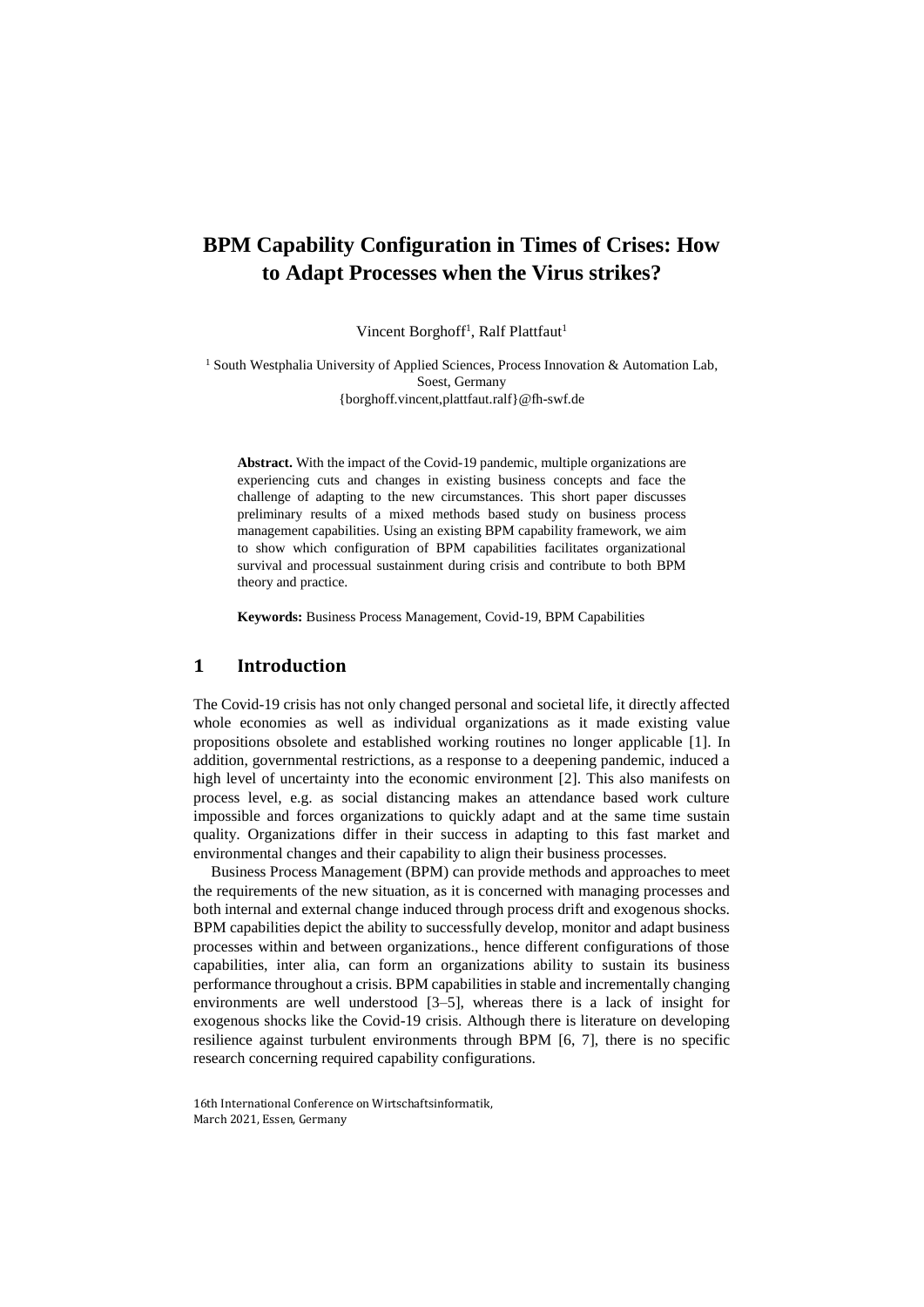Against this background the presented research-in-progress explores the following research question: *Which configuration of BPM capabilities enables the utmost process performance within the context of a crisis?*

The remainder of this short paper structures as follows: Section 2 provides background on BPM and the impact of Covid-19 on business processes. In Section 3 the planned research approach is presented, before Section 4 points out preliminary results of the study. The paper ends with a concluding discussion in Section 5.

## **2 Background**

#### **2.1 Business Process Management**

BPM in general tries to ensure consistent outcomes of work and the exploitation of opportunities to improve, by investigating and monitoring how work is performed [8, 9]. It contributes both on overarching (e.g. process culture) and single process level (e.g. process implementation and monitoring) management within process oriented organizations [10, 11]. Through this comprehensive nature, BPM can contribute to overall business success by offering methods and tools for structured process handling [12]. BPM is commonly structured along capability frameworks. One, broadly consented, framework is by de Bruin and Rosemann [13], which has been the basis for multiple studies in the field of BPM [14, 15]. It structures BPM capabilities along the six core elements Strategic alignment, Governance, Methods, Information Technology, People and Culture. The implementation and institutionalization of the included 30 capabilities promotes and enables successful process orientation and therefore efficient business processes [16], as they map both the potential for incremental and radical process change [17, 18] as well as stable business processes [19].

#### **2.2 Covid-19 and impact on Business Processes**

Covid-19, as a globally spreading pandemic, acts like an exogenous shock to businesses all over the world [20]. These shocks are of extreme, unexpected, or unpredictable nature, as they force organizations to quickly respond to their impact [21]. This response involves the adaption of strategies, business logic and business processes to the new circumstances [22]. As existing strategies may become obsolete, even for whole business sectors and within complete value chains [23, 24], upstream and downstream processes, in addition to purely internal ones, must be adapted, e.g. the increase in remote work requires new process models and generates an ascent in IT based workflows to maintain operations [25, 26]. BPM can contribute on the one hand in creating resilient business processes, that are not affected through external and exogenous changes [27], or by fostering agile process adaption and alternation to quickly avoid cuts in efficiency or even exploit emerging opportunities [28]. The best suitable configuration of BPM capabilities for each of these contributions has so far been an underexplored chain within BPM research. While there is knowledge of the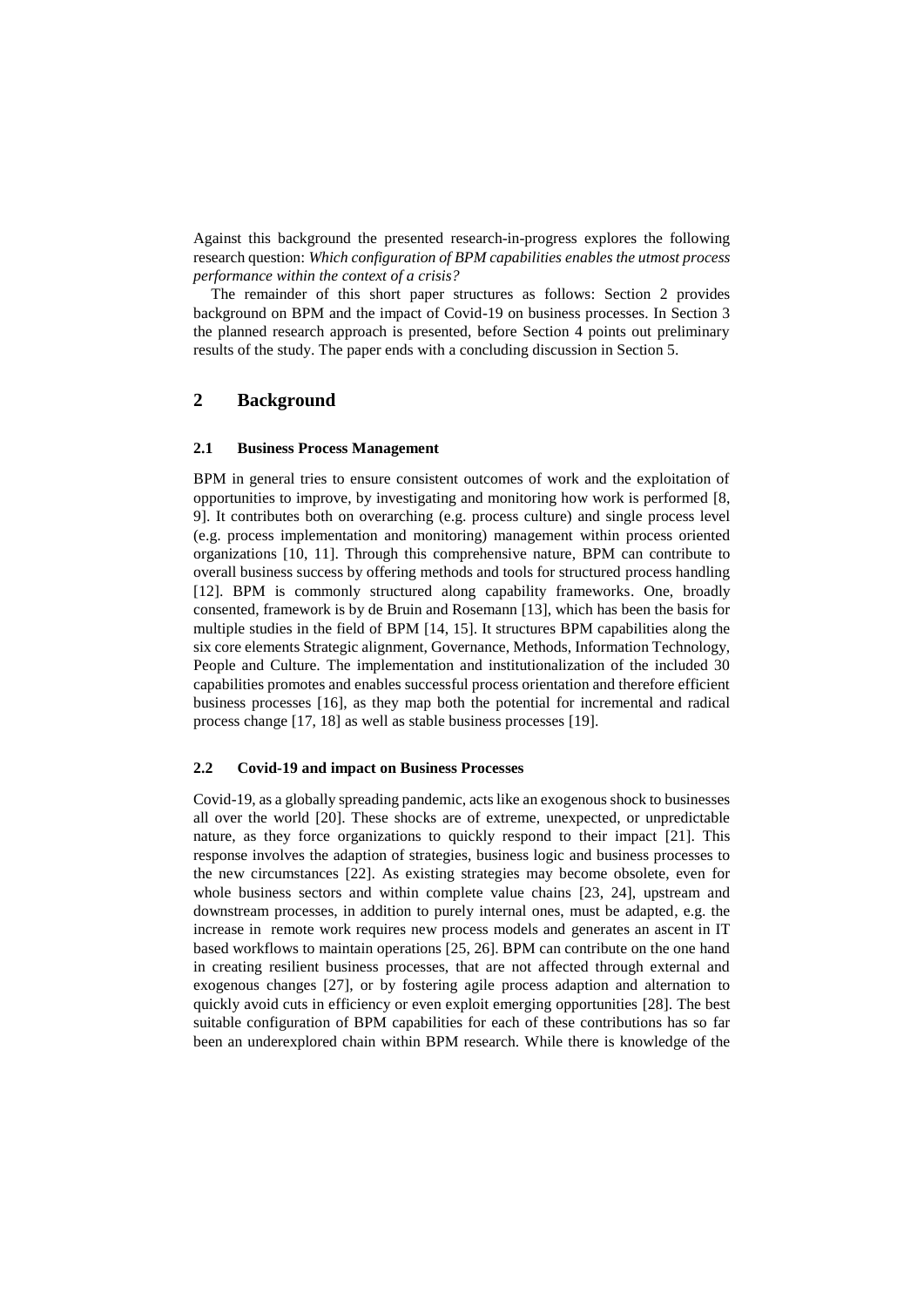methods required for both orientations, there is a lack of insight into the necessary organizational capabilities.

### **3 (Planned) Research Approach**

For our research we follow a sequential, developmental, mixed methods approach (Figure 1), combining qualitative and quantitative research [29, 30]. On a qualitative theory building phase, follows a quantitative theory testing phase [31]. We focus on the interplay between BPM capability configurations and business performance and sustainment on the background of an external crisis.



Figure 1. Schematic depiction of the used research approach

#### **3.1 Qualitative Phase: Theory building**

The qualitative phase aims at developing hypotheses as a basis for further research. For that purpose, we conducted five semi-structured interview with practitioners concerning the impact of the Covid-19 crisis on their organization and their BPM organizational BPM capabilities. All cases were chosen purposive, to achieve a sample of relevant experts and organizations of different sizes, sectors and legal structures [32]. The interview guideline was structured along the BPM core elements framework to determine the state of each core element within each case organization. The process performance prior to and within the crisis, as well as changes induced by the crisis, were specifically addressed. The interviews were transcribed, structured and coded [33], following the BPM core elements and capability areas as a research lens. We identify organizational requirements and actions regarding their representability within the framework and map each aspect to the respective capability area. This should give a first impression of the individual influence of single elements on the overreaching organizational BPM success. We include considerations about the status of each capability, meaning if one specific capability was existent prior to the crisis or developed in course of it. We iterate this process over all transcripts to develop consistent hypotheses and research models as a basis for the following phase [34].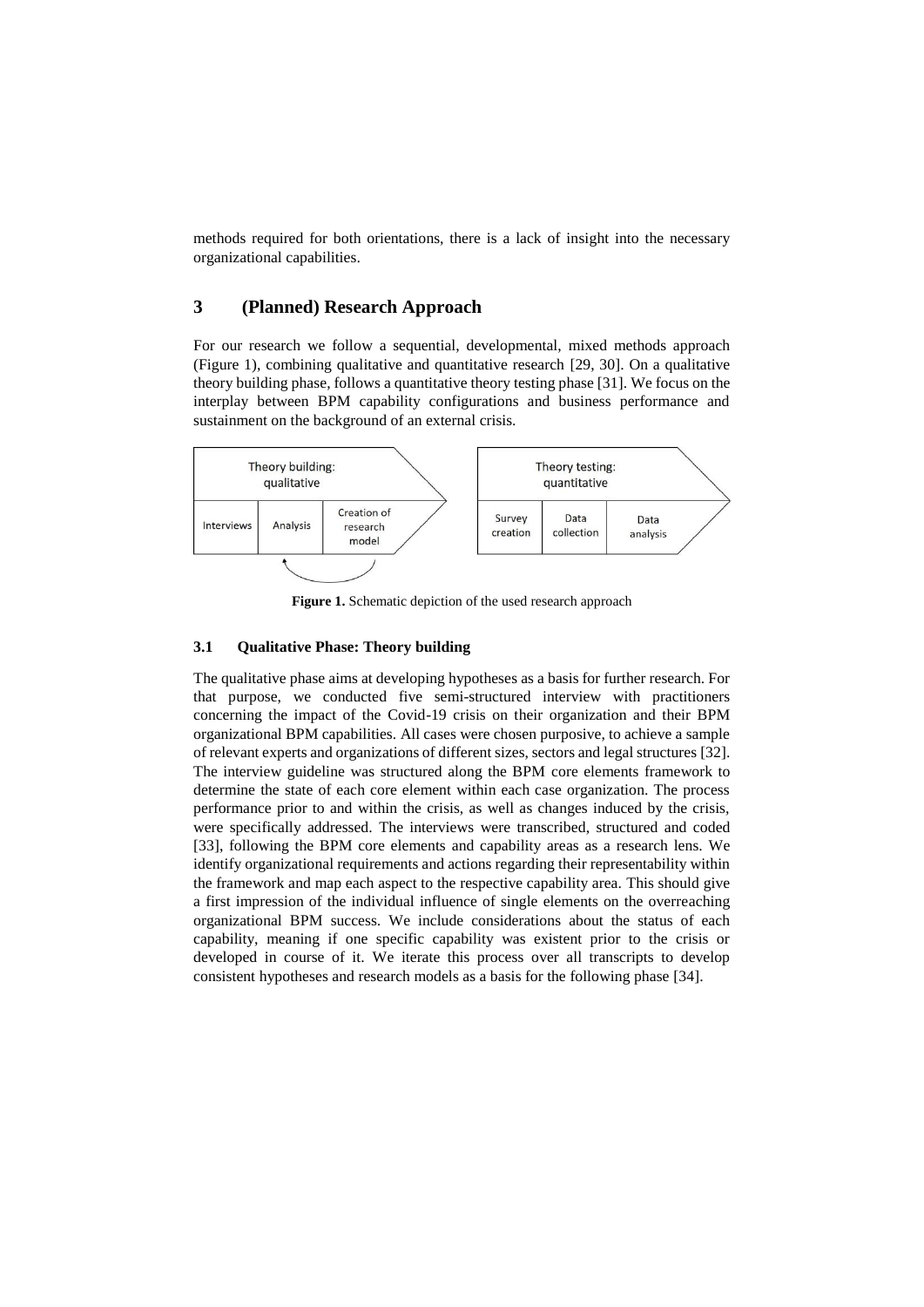#### **3.2 Quantitative Phase: Theory testing**

Based on the qualitative phase we plan to develop a comprehensive survey to test our hypotheses. Therefore we conceptualize our preliminary findings, as well as the BPM capability framework, and process them into a survey with the purpose to verify and generalize our former findings [35]. To reach that goal, we aim at building a measurement model to test the influence of the conceptualized BPM capability areas, as well as a set of context variables, against pre- and in-crisis process performance [36]. For modeling we use a systematic approach utilizing structural equation modeling [37]. We utilize core themes for each capability area from out the literature to make individual configurations measureable. This process is conducted via a systematic literature review. Subsequent to design and pilot testing, the final survey will be sent out and later statistically analyzed [38].

## **4 Preliminary Results of First Case Interview**

Due the ongoing research process, in the following we present our preliminary results, originating from a first interview with the head of human resources of a larger mediumsized manufacturing company, representing findings concerning Covid-19 impact, BPM capabilities, as well as process and organizational change. The data from remaining interviews are currently being evaluated.

*Streamlined, agile governance structures.* First and foremost, the organization adapted its decision-making processes to the new circumstances. A massive shortening and streamlining of the decision-making structures led to faster adaptation cycles. This gives first hints on how governance-related BPM capabilities need to be configured, highlighting the importance of pace in decision making which is strongly influenced by clearly defined and executed government processes, given in the CE (core element) "process management decision making".

*Shortened strategical planning cycles*. Due to the large amount of uncertainty, the organization was forced to shorten their strategic scope. Long-term planning is postponed and processes need to align in short notice, which directly affects the strategic alignment core factor, specifically the bidirectional linkage between the overarching organizational strategy and the operated business processes. The organization switched from stable, long running processes to a more flexible process understanding, reweighting the strategic alignment in the short term.

*Increased pace and willingness to digitalize*. Prior the pandemic the internal drive towards digitalization and the conducted effort towards that goal was seen considerably low, resulting in equally low IT related BPM capabilities. With the changed conditions and need for remote work for a significant part of the workforce, digitalization became a main challenge, which takes up larger parts of the planning and development capacities. Whereas remote IT solutions became a big part of consideration, improvements considering BPM related IT were not part of the organizations efforts.

*Shift to a more change-open culture*. The organization observed a shift of culture towards a more change-open state. Where in the past deviations from routine were considered more as a burden and risk than an opportunity, impeding process change,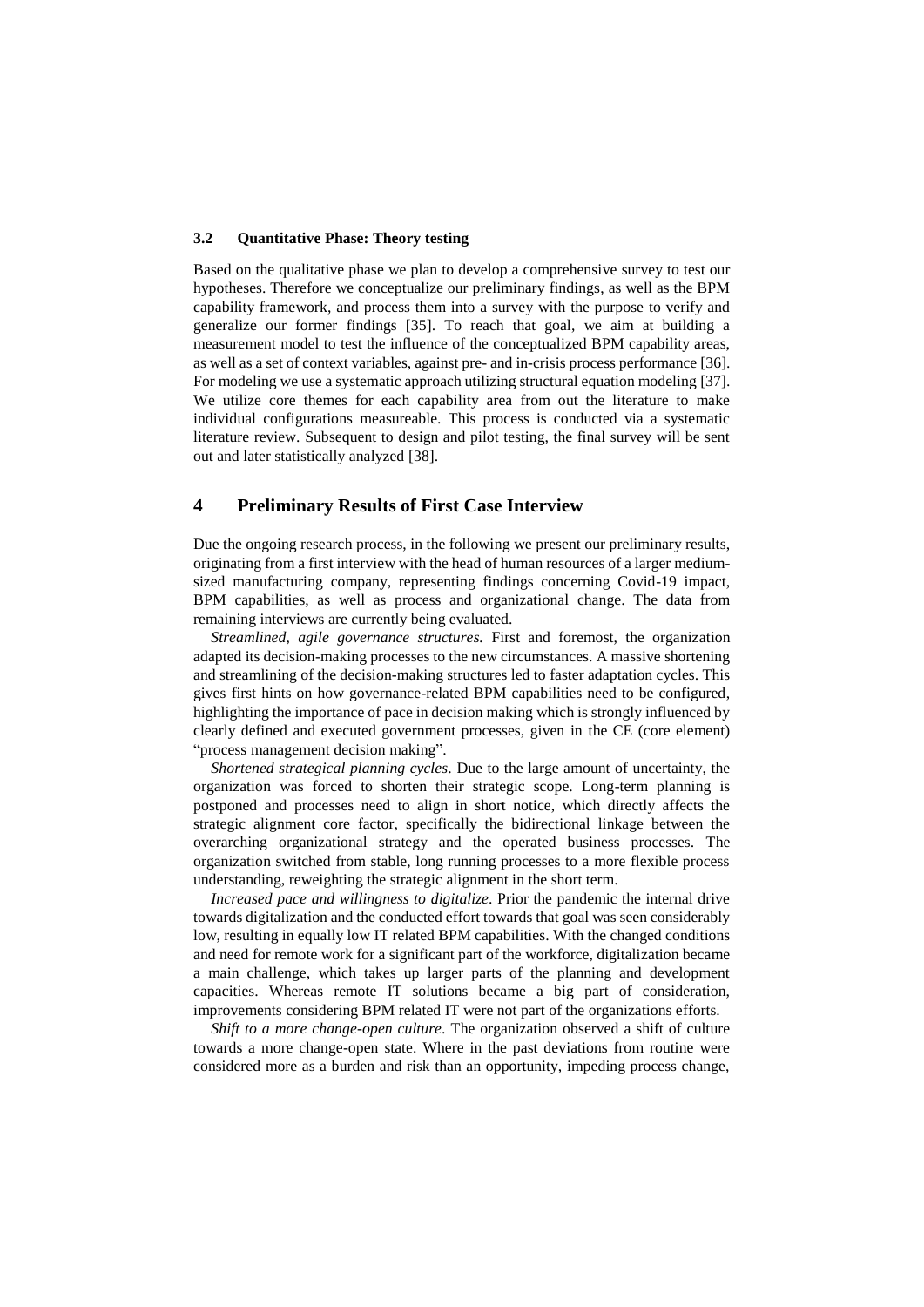within the crisis this attitude decreased, reflecting a change in capabilities within the core factor culture, especially concerning the "responsiveness to process change" capability, perceiving change as a potential opportunity.

*Employee centricity*. The aforementioned development is accompanied with a more comprehensive employee centricity. The organization stated that with the beginning of the crisis all organizational- and process related changes were adopted by a committee consisting of management and affected employees. The effects and the specific backgrounds were clearly communicated to the workforce. This allowed, as stated, frictionless and broadly accepted process change and emphasizes the importance of the core element people and especially the associated capability area "process collaboration and communication".

## **5 Concluding Discussion**

The preliminary results show that the studied organization is developing towards more agile and therefore more adaptive processes than fostering resilience. This requires capabilities, especially in the area of digital competence, which were previously lacking and are currently being increasingly developed. These rapid, radical changes require clear and integrative decision making and communication in order to implement them, despite an observable change towards an open change culture. This can have a positive influence on the future retention and enhancement of the implemented agile process culture. The crisis can thus also be used as an opportunity to move towards a more agile and more digital way of working, enabling the organization to modernize at a rapid pace and break up existing structures. The faster changing strategic planning may become a risk, as process improvement is made more difficult by volatile conditions.

By means of these and the results of the analysis of the further qualitative data, we plan to achieve a deeper understanding of appropriate organizational capability configurations, which we plan to quantitatively verify in a further step. In addition to the Covid-19 pandemic, the research horizon can be extended and generalized to other exogenous shocks, as the requirements on a capability level are comparable.

The results are limited by the amount of qualitative data analyzed, so generalizability has to be discussed. We hope to overcome this limitation with the conduction of the planned quantitative study.

#### **References**

- 1. Verma, S., Gustafsson, A.: Investigating the emerging COVID-19 research trends in the field of business and management: A bibliometric analysis approach. Journal of Business Research 118, 253–261 (2020)
- 2. Baker, S., Bloom, N., Davis, S., Terry, S.: COVID-Induced Economic Uncertainty. National Bureau of Economic Research, Cambridge, MA (2020)
- 3. Vom Brocke, J., Rosemann, M. (eds.): Handbook on Business Process Management 1. Introduction, Methods, and Information Systems. Springer Berlin Heidelberg, Berlin, Heidelberg, s.l. (2015)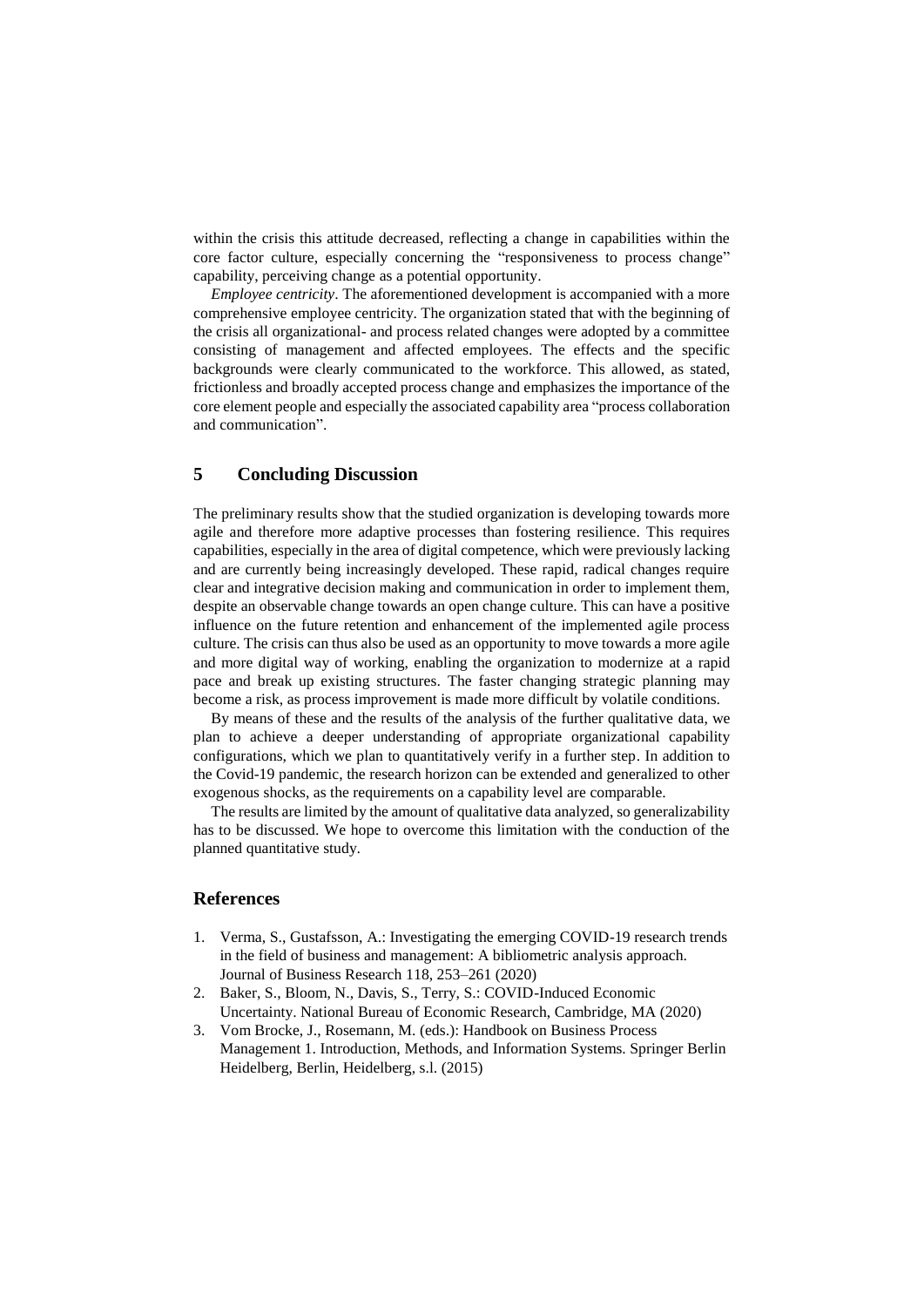- 4. Poeppelbuss, J., Plattfaut, R., Niehaves, B.: How Do We Progress? An Exploration of Alternate Explanations for BPM Capability Development. CAIS 36 (2015)
- 5. van Looy, A.: Capabilities for managing business processes: a measurement instrument. Business Process Mgmt Journal 26, 287–311 (2020)
- 6. Trkman, P., McCormack, K.: Supply chain risk in turbulent environments—A conceptual model for managing supply chain network risk. International Journal of Production Economics 119, 247–258 (2009)
- 7. Antunes, P., Mourão, H.: Resilient Business Process Management: Framework and services. Expert Systems with Applications 38, 1241–1254 (2011)
- 8. Dumas, M., La Rosa, M., Mendling, J., Reijers, H.A.: Fundamentals of Business Process Management. Springer Berlin Heidelberg, Berlin, Heidelberg (2018)
- 9. van der Aalst, W.M.P.: Business Process Management: A Comprehensive Survey. ISRN Software Engineering 2013, 1–37 (2013)
- 10. Bruin, T. de, Doebeli, G.: An Organizational Approach to BPM: The Experience of an Australian Transport Provider. In: Vom Brocke, J., Rosemann, M. (eds.) Handbook on Business Process Management 2. Strategic Alignment, Governance, People and Culture, pp. 741–759. Springer Berlin Heidelberg, Berlin, Heidelberg, s.l. (2015)
- 11. Vom Brocke, J., Zelt, S., Schmiedel, T.: On the role of context in business process management. International Journal of Information Management 36, 486– 495 (2016)
- 12. McCormack, K., Willems, J., van den Bergh, J., Deschoolmeester, D., Willaert, P., Indihar Štemberger, M., Škrinjar, R., Trkman, P., Bronzo Ladeira, M., Paulo Valadares de Oliveira, M., et al.: A global investigation of key turning points in business process maturity. Business Process Mgmt Journal 15, 792–815 (2009)
- 13. de Bruin, T., Rosemann, M.: Using the Delphi technique to identify BPM capability areas. In: Proceedings of the Australasian Conference on Information Systems (2007)
- 14. Kerpedzhiev, G.D., König, U.M., Röglinger, M., Rosemann, M.: An Exploration into Future Business Process Management Capabilities in View of Digitalization. Bus Inf Syst Eng (2020)
- 15. van Looy, A., Poels, G., Snoeck, M.: Evaluating Business Process Maturity Models. JAIS 18, 461–486 (2017)
- 16. Lehnert, M., Linhart, A., Röglinger, M.: Value-based process project portfolio management: integrated planning of BPM capability development and process improvement. Bus Res 9, 377–419 (2016)
- 17. Vom Brocke, J., Schmiedel, T.: BPM Driving Innovation in a Digital World. Springer International Publishing, Cham (2015)
- 18. Benner, M.J., Tushman, M.L.: Exploitation, Exploration, and Process Management: The Productivity Dilemma Revisited. AMR 28, 238–256 (2003)
- 19. Benner, M.J., Tushman, M.: Process Management and Technological Innovation: A Longitudinal Study of the Photography and Paint Industries. Administrative Science Quarterly 47, 676 (2002)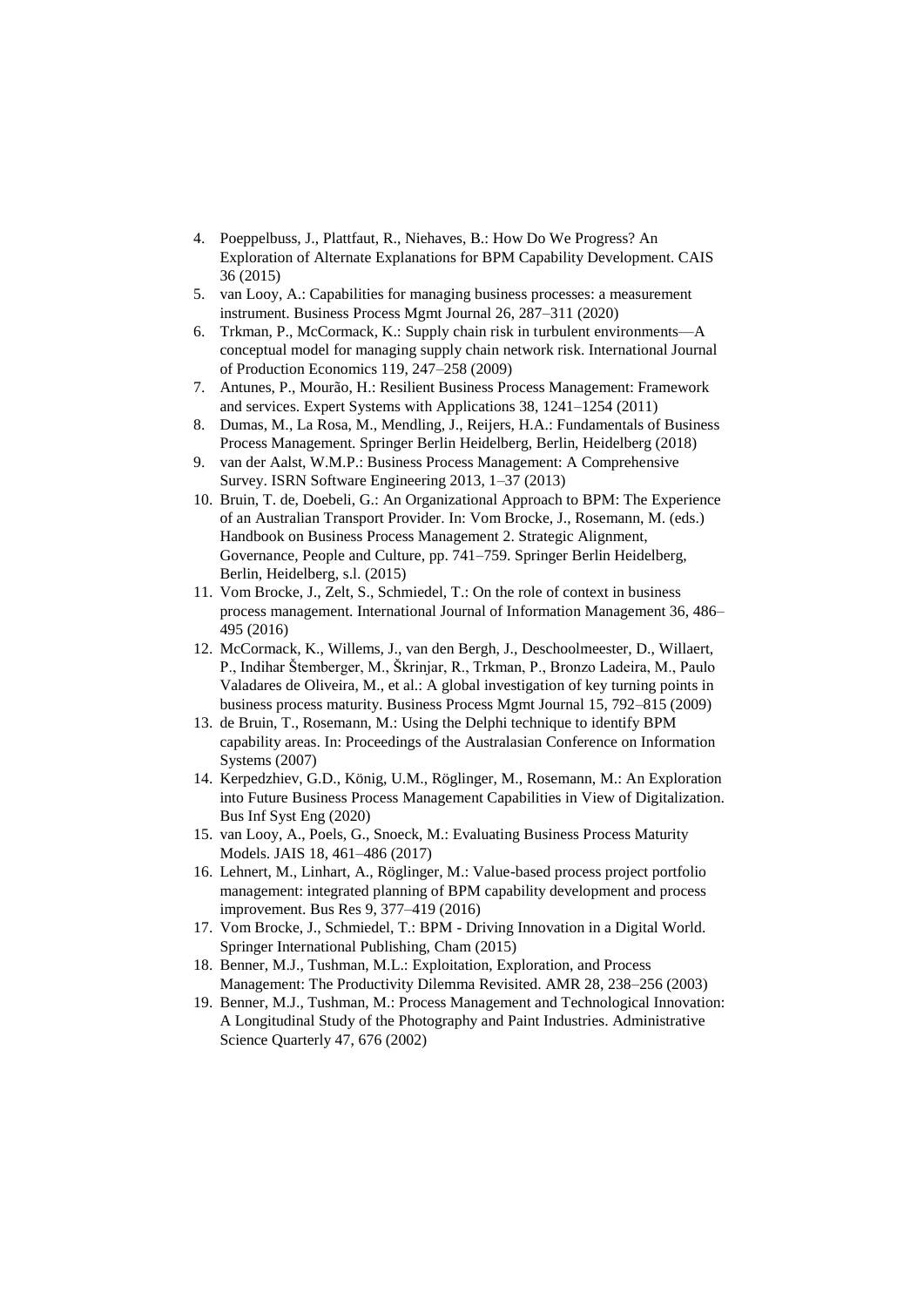- 20. Papadopoulos, T., Baltas, K.N., Balta, M.E.: The use of digital technologies by small and medium enterprises during COVID-19: Implications for theory and practice. International Journal of Information Management, 102192 (2020)
- 21. Doern, R., Williams, N., Vorley, T.: Special issue on entrepreneurship and crises: business as usual? An introduction and review of the literature. Entrepreneurship & Regional Development 31, 400–412 (2019)
- 22. Martins, L.L., Rindova, V.P., Greenbaum, B.E.: Unlocking the Hidden Value of Concepts: A Cognitive Approach to Business Model Innovation. Strategic Entrepreneurship Journal 9, 99–117 (2015)
- 23. Verbeke, A.: Will the COVID‐19 Pandemic Really Change the Governance of Global Value Chains? Brit J Manage 31, 444–446 (2020)
- 24. Trkman, P., Oliveira, M.P.V. de, McCormack, K.: Value-oriented supply chain risk management: you get what you expect. Industr Mngmnt & Data Systems 116, 1061–1083 (2016)
- 25. Brynjolfsson, E., Horton, J., Ozimek, A., Rock, D., Sharma, G., TuYe, H.-Y.: COVID-19 and Remote Work: An Early Look at US Data. National Bureau of Economic Research, Cambridge, MA (2020)
- 26. Dwivedi, Y.K., Hughes, D.L., Coombs, C., Constantiou, I., Duan, Y., Edwards, J.S., Gupta, B., Lal, B., Misra, S., Prashant, P., et al.: Impact of COVID-19 pandemic on information management research and practice: Transforming education, work and life. International Journal of Information Management, 102211 (2020)
- 27. Linnenluecke, M.K.: Resilience in Business and Management Research: A Review of Influential Publications and a Research Agenda. International Journal of Management Reviews 19, 4–30 (2017)
- 28. Badakhshan, P., Conboy, K., Grisold, T., Vom Brocke, J.: Agile business process management. Business Process Mgmt Journal ahead-of-print (2019)
- 29. Venkatesh, V., Brown, S.A., Bala, H.: Bridging the Qualitative-Quantitative Divide: Guidelines for Conducting Mixed Methods Research in Information Systems. MISQ 37, 21–54 (2013)
- 30. Johnson, R.B., Onwuegbuzie, A.J., Turner, L.A.: Toward a Definition of Mixed Methods Research. Journal of Mixed Methods Research 1, 112–133 (2007)
- 31. Teddlie, C., Tashakkori, A.: Foundations of mixed methods research. Integrating quantitative and qualitative approaches in the social and behavioral sciences. SAGE Publ, Los Angeles (2010)
- 32. Etikan, I.: Comparison of Convenience Sampling and Purposive Sampling. AJTAS 5, 1 (2016)
- 33. Kaplan, B., Maxwell, J.A.: Qualitative Research Methods for Evaluating Computer Information Systems. In: Anderson, J.G., Aydin, C.E. (eds.) Evaluating the Organizational Impact of Healthcare Information Systems, pp. 30–55. Springer Science+Business Media Inc, New York, NY (2005)
- 34. Grimsley, M., Meehan, A.: e-Government information systems: Evaluation-led design for public value and client trust. European Journal of Information Systems 16, 134–148 (2007)